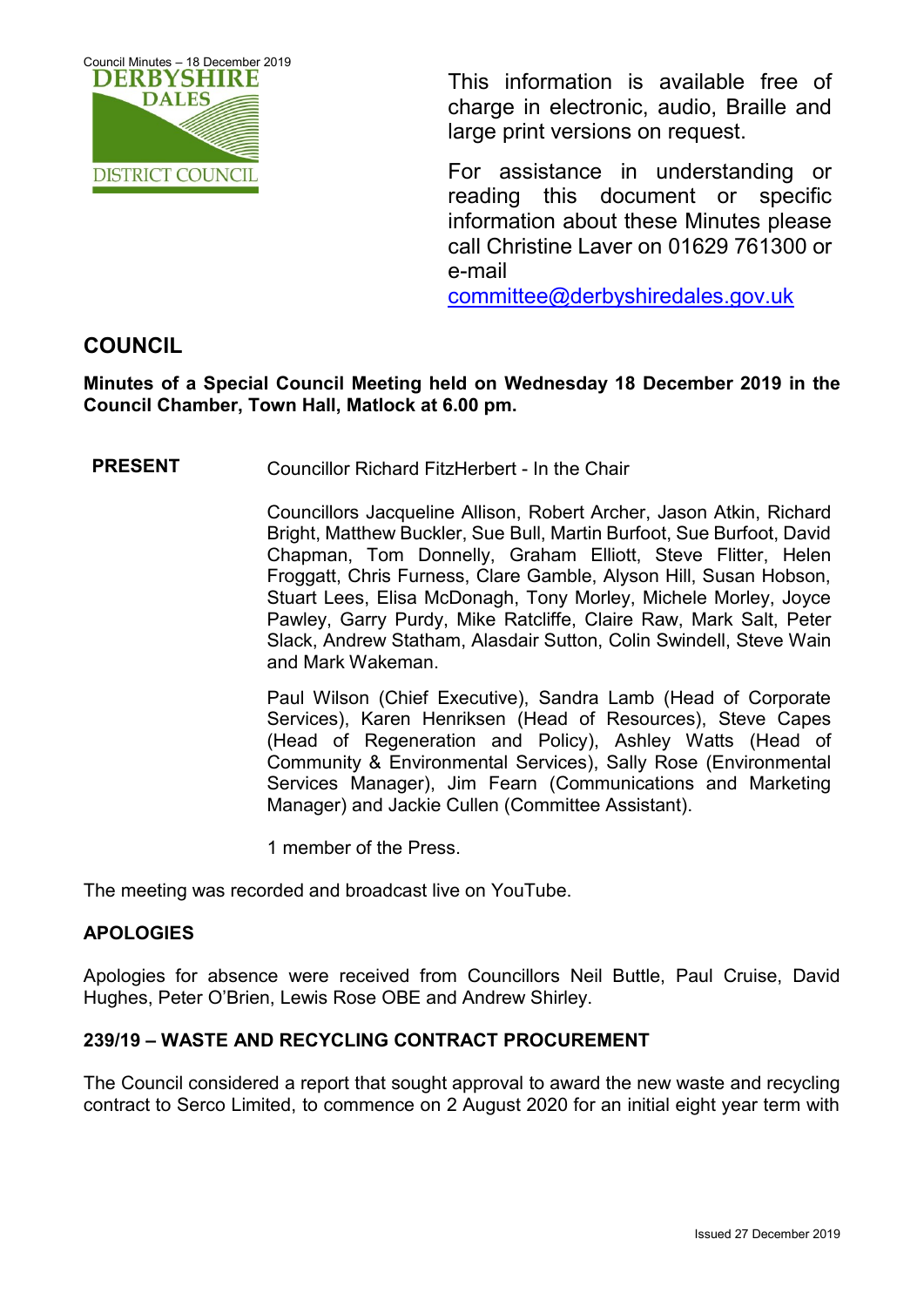the option to extend for up to a further eight years. The report also recommended a fee for the collection of garden waste from April 2021.

The contract was based on a service specification that had undergone substantial Member and public engagement, as set out in the report, and which sought to achieve affordability over the lifetime of the contract whilst meeting residents' needs and statutory recycling targets.

The current waste contract provided by Serco Limited commenced in 2012 at a cost of approximately £2.1m per year, and was due to expire in August 2020. However, since that time there had been an increase not only in the cost of service provision but also in the level of liability contractors sought to share. Therefore, options for future models of delivery were limited by the cost of the contract.

In April 2018, a Waste Procurement Group was formed, which included specialist legal advisor, Eunomia, whose own role was set out in the report. Consultation with key stakeholders and Members was carried out during summer and autumn 2018, with further Member workshops and briefings during 2019. The results were detailed in full in a report to Council on 29 November 2018 and the key features of the results of the consultation were discussed in Sections 3 and 5 of the report.

It became evident during discussions with potential bidders that contractors were no longer willing to take on all of the financial risks associated with commodity prices for recyclable materials. An illustration of the financial impact of the different service delivery options considered prior to Council agreeing the service specification on 14 March 2019 was tabled in paragraph 6.1 of the report, from which Option A was subsequently unanimously approved. This option provided chargeable garden waste alongside fortnightly residual collections, and provided the highest cost savings in residual disposal cost due to more waste being recycled.

The Procurement Strategy, as outlined in Section 7 of the report, was then approved by Members at Council on 29 November 2018 and was part of the report required by Regulation 84(1) of the Public Contracts Regulations 2015.

Following approval of contract award, a time-lined communications plan would be drawn up, and reviewed regularly, targeting key milestones such as the introduction of paid-for garden waste collections, as set out in the report.

In accordance with the Public Contracts Regulations 2015 it was recommended, based on the outcome of the procurement process, that Serco Limited be awarded the contract for the new waste and recycling collection service, commencing 2 August 2020. Key features of the new contract were set out in paragraph 11.2 of the report, together with details of the new collection service (Section 12 of the report), summarised as follows:

- The weekly separate food waste service would remain in place (as now), in preparation for the possible mandatory separate collection requirement in 2023
- The fortnightly two-stream dry recycling service would remain in place, typically in 240 litre bins (as now)
- Fortnightly collection of residual waste, typically in 140 litre bins (as now)
- The offer of a 12 month fortnightly chargeable garden waste collection service, typically in 240 litre bins, from April 2021 (with the current free service continuing until then)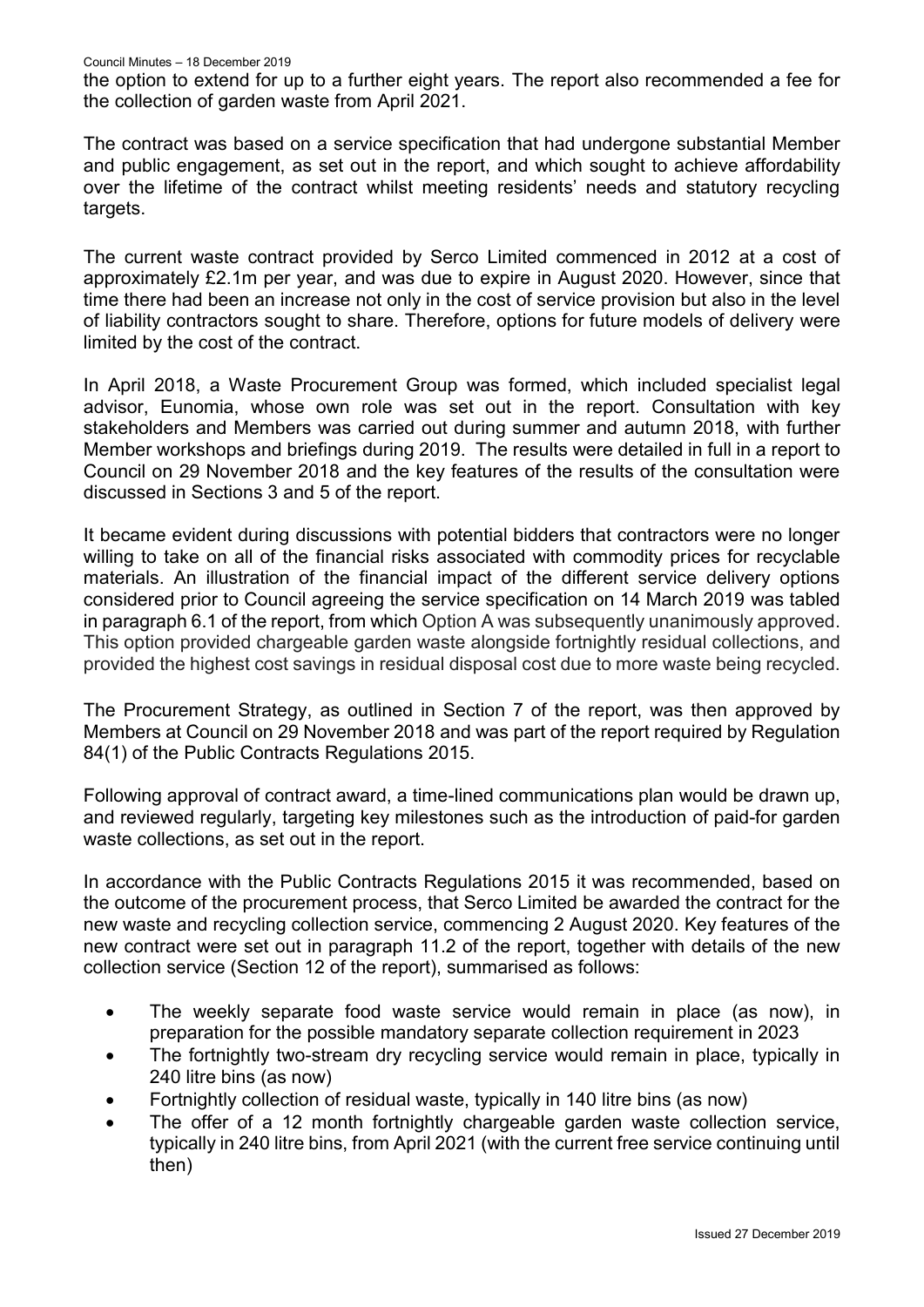### Council Minutes – 18 December 2019

Eunomia advised that the option to introduce a three-weekly collection service from the midway point of the contract should be included, for reasons set out in the report. This was approved by Members on 14 March 2019. Any decision to implement a three weekly collection service would rest entirely with the District Council and would require a separate decision of Council at the appropriate time.

As part of their submission Serco Limited had given a commitment to reducing carbon emissions and supporting the local economy, and had also committed to use local businesses for fuel, haulage, depot works, workwear and equipment. In addition, the contractor would introduce a 'Learning and Skills' pledge, with a focus on enhancing 'learning and earning' potential for staff, and would apply a targeted recruitment approach, focussing on employment from local schools and colleges. Another key feature of the specification was the introduction and/or better use of technology. Serco Limited had committed to providing a fully functioning Management Information System (MIS) that will integrate with the District Council's Customer Relationship Management system (CRM), as explained in the report.

As resolved by Members on 14 March 2019, the free garden waste service would be discontinued and a chargeable garden waste service would be introduced from April 2021. In order to help determine an appropriate fee, a cost modelling exercise had been carried out by Eunomia, as set out in the report. The key results of the modelling exercise were shown in Appendix 1 to the report, showing charges that were benchmarked to be in the range of £35.00 to £60.00 per bin per year.

After considering the feedback from Members and residents, it was proposed that an 'early bird' offer of £35.00 for the financial year 2021/22 would be available up to 31 January 2021 in order to maximise participation, after which date the standard charge of £50.00 per bin per annum would be applied. It was recommended that this should be an introductory offer only and the higher standard fee of £50 per bin per annum be introduced prior to service commencement in April 2021. This was an annual flat fee single payment and would not be subject to concessionary discounts.

On 14 March 2019, in approving the specification for this service, Members approved a 60/40 split in favour of quality over cost for the tender evaluation and 70/30 split in terms risk share, with the Council accepting 70% of the liabilities, as outlined in the report. A summary of prospective costs was set out in Section 16 of the report, with the position for the next three financial years tabled in paragraph 16.6 of the report and the overall medium term financial position subsequent to the award of this contract was tabled in paragraph 16.7 of the report.

An Equality Impact Assessment (EIA) had been carried out prior to recommending to Council on 14 March 2019 that the service be specified as now procured. Members had been provided with the full EIA and it was summarised in the report alongside the recommendations as approved.

In accordance with Rule of Procedure 19 (d) Councillors Jason Atkin and Mark Salt requested a recorded vote on this item.

It was moved by Councillor Garry Purdy, seconded by Councillor Susan Hobson and

**RESOLVED** 1. That the contract to provide waste and recycling services in the Derbyshire Dales be awarded to Serco Limited to commence